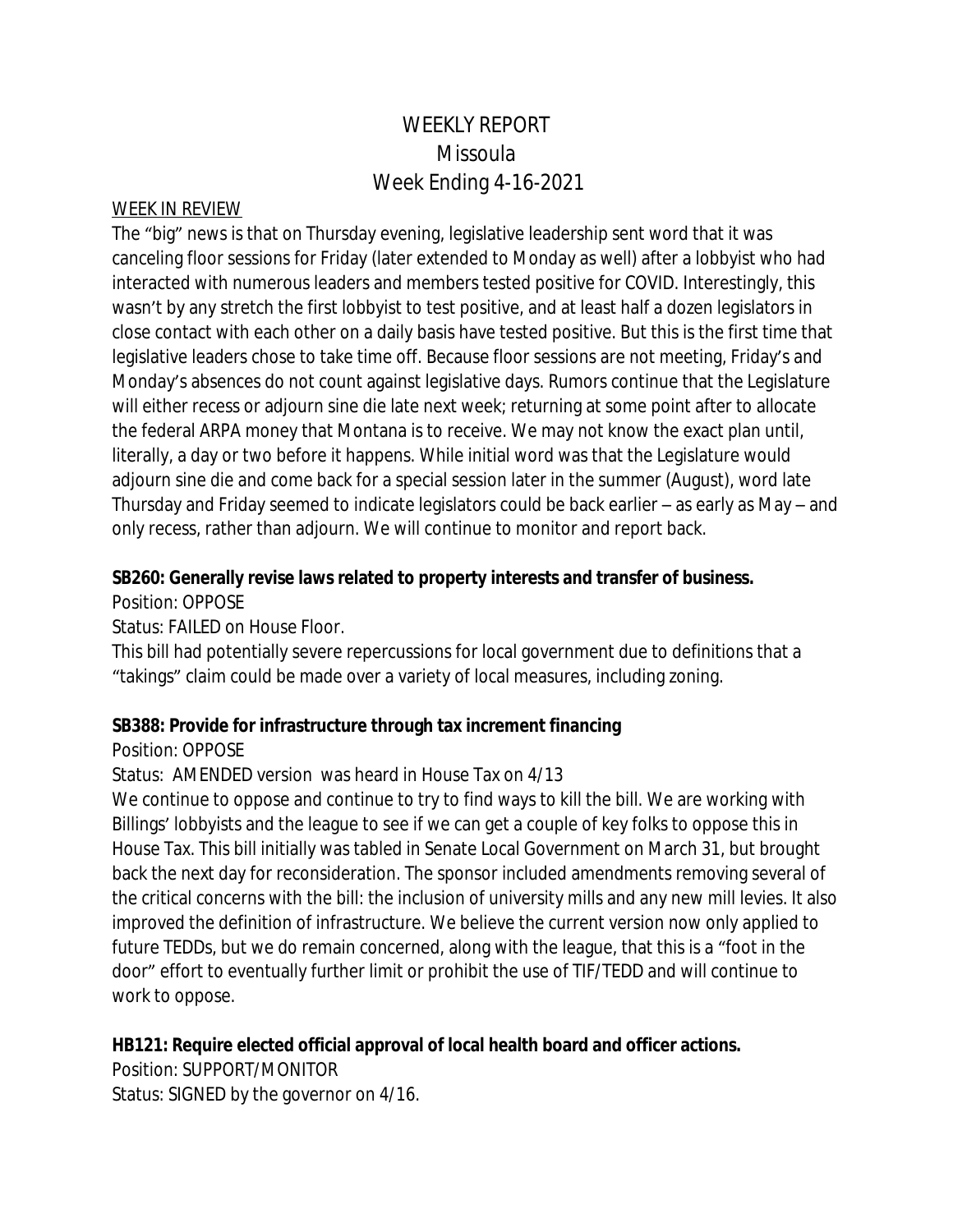We generally came down neutral on this bill after amendments and extensive conversations with the sponsor and others. It was one of the many bills attempting to limit the ability of local health boards, this is the one we've determined we can work with and hopefully help support and move forward. We've been generally successful in continuing to move this one forward with amendments local government can support. We believe that is still the case.

### **SB385: Revise special district laws and provide time limit on property tax levies**

Position: OPPOSE (Original version)

Status : PASSED Senate. Hearing Set in House Tax for 4/13.

We are continuing to try to work with the sponsor for the ability to "grandfather" in certain districts, including two in Missoula and one in Bozeman that, if this bill passes as is, would be forced to terminate. In the case of Missoula, they would have to terminate in less than two years. Discussions with the league will continue this week. The bill was referred to House Tax and a hearing is set for Tuesday, April 13 in the same committee as SB388.

### **SB358: Repeal numeric nutrient standards for water quality**

Position: SUPPORT

Status: Hearing held in House Tax. Awaiting executive action.

This bill, initially tabled in committee, was brought back to due to the work of the league and others in order to address the ability of local governments to meet nutrient standards and balance development needs. In short, the bill eliminates unrealistic nutrient standard statutes and, instead, requires the state to adopt rules for creation of consistent, realistic standards. A lot of work went into this bill, and the result is expected to be a much better system for protecting watersheds while also allowing for reasonable development and management of resources.

# **HB632: Implement receipt of and appropriate federal stimulus and COVID recovery funds.**

Position: MONITOR /SUPPORT

Status: Returned to House with Amendments

We're adding this one to the list this week because we've been monitoring it as we determine what is going to happen with the session and the appropriation of the ARPA funds. In Senate Finance and Claims, an amendment was offered that appears to have limited the 20 percent reduction to local governments with stricter COVID restrictions than the state. As amended, that restriction now applies ONLY to water and wastewater grants, and applies only at the time a local government makes the application for the grant. This amendment was offered by Republicans in the Senate Finance and Claims, and was the only amendment that was approved in that committee before it was voted through the Senate and returned to the House.

# **STATUS OF OTHER ISSUES AND BILLS**

### **HB427: Provide for youth health protection**